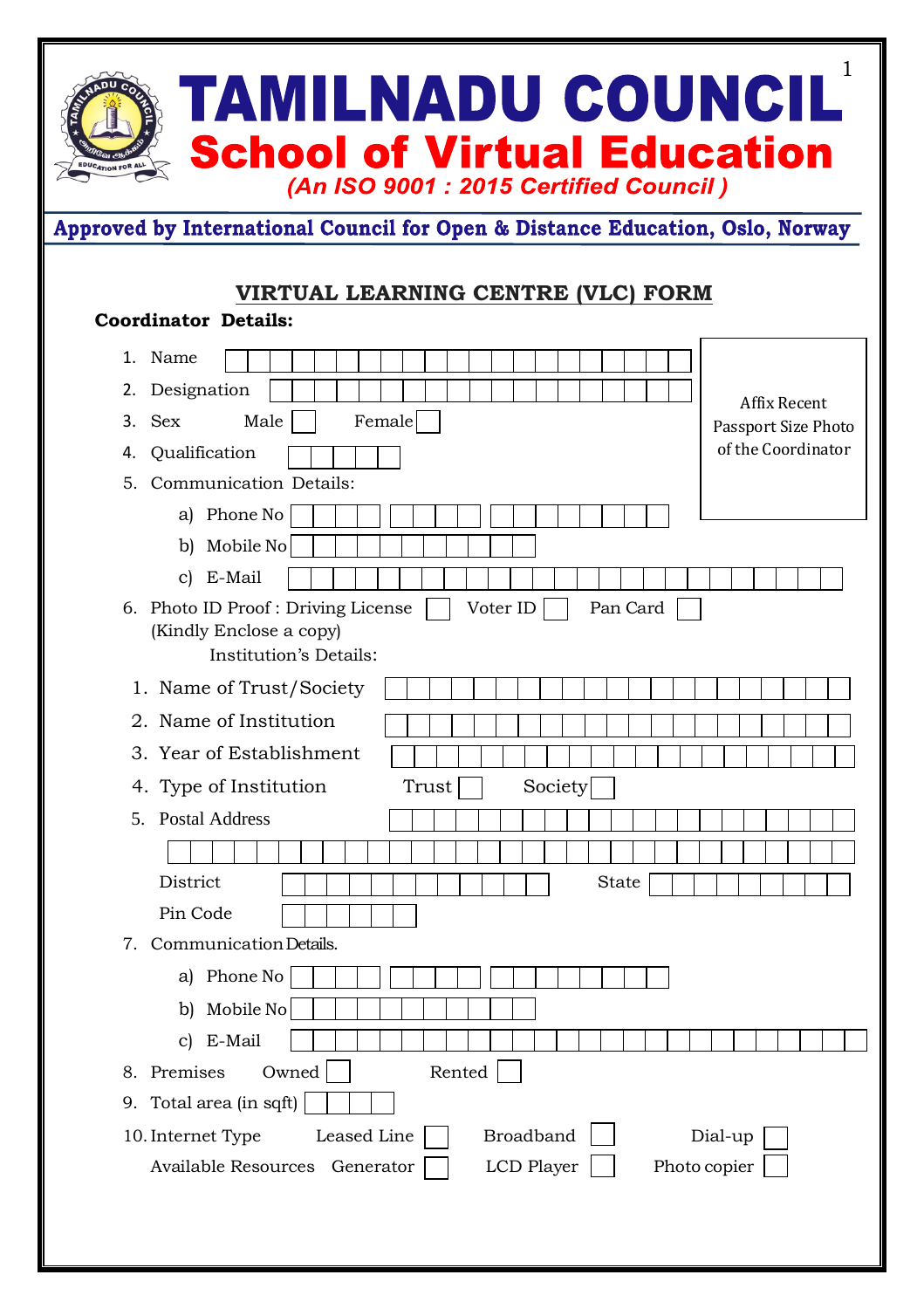### 11.Staff Detail

## Enclose separate list of all staff member in following format

| S.No | Name |  |  | Qualificat Gender Experienc Specialisation Full / Part Time |
|------|------|--|--|-------------------------------------------------------------|
|      |      |  |  |                                                             |
|      |      |  |  |                                                             |
|      |      |  |  |                                                             |
|      |      |  |  |                                                             |
|      |      |  |  |                                                             |

## 12. Infrastructure Details

| S.No           | Particular           | Units | Area (in Sq.ft) |
|----------------|----------------------|-------|-----------------|
|                | Class Rooms          |       |                 |
| $\overline{2}$ | Library (Total Books |       |                 |
| 3              | Conference Hall      |       |                 |
| 4              | Administrative Area  |       |                 |
| 5              | <b>Staff Room</b>    |       |                 |
| 6              | Reception            |       |                 |
| 7              | Toilet               |       |                 |
| 8              | Other                |       |                 |

(Use separate Sheet if required)

# 13. Number of Admissions Expected

| S.No | Course | No. of Admission S.No | Course | No. of Admission |
|------|--------|-----------------------|--------|------------------|
|      |        |                       |        |                  |
|      |        |                       |        |                  |
|      |        |                       |        |                  |
|      |        |                       |        |                  |
|      |        |                       |        |                  |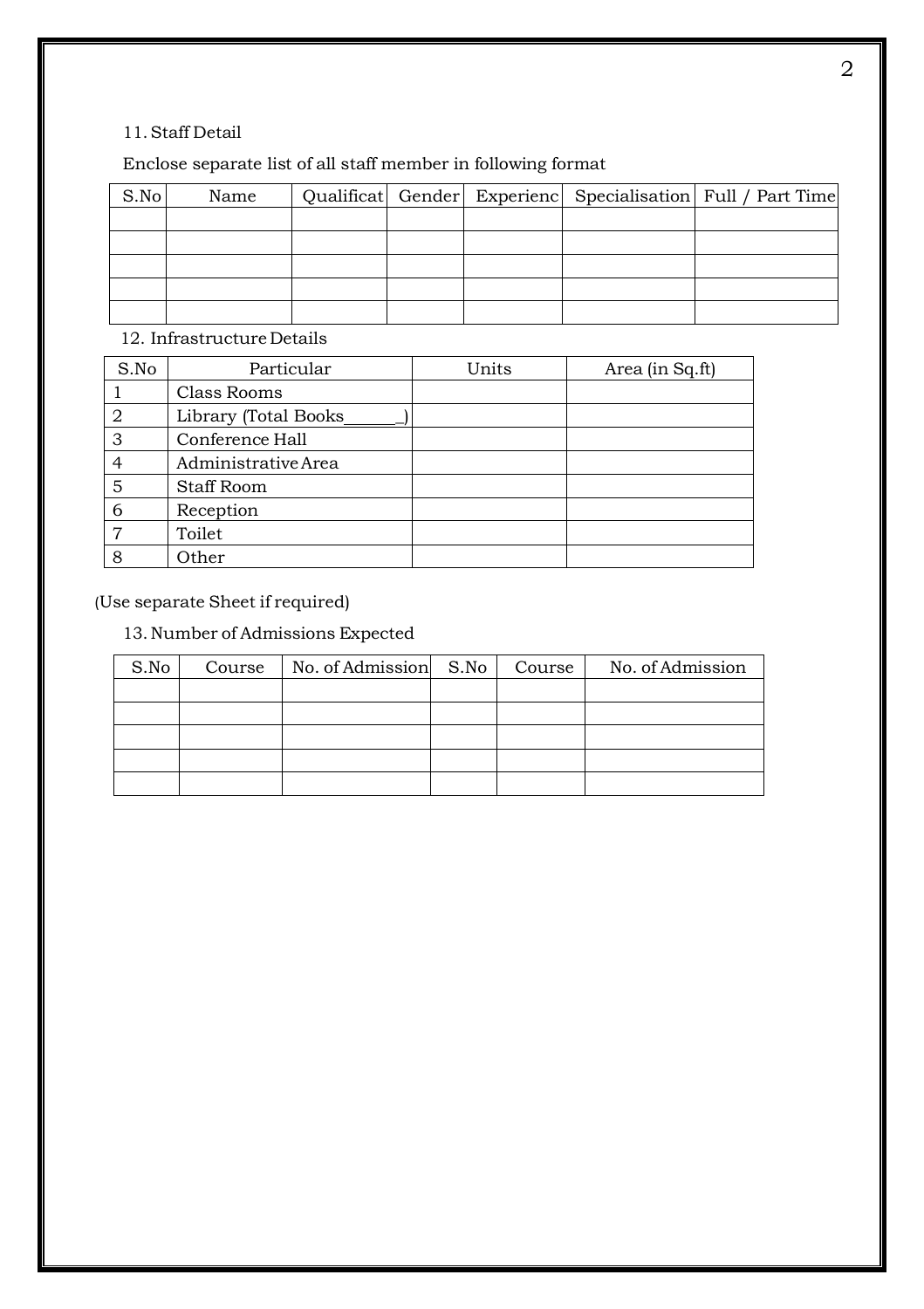14.Photos to be Pasted:

#### **SPACE FOR AFFIXING**

### **'WIDERANGEPHOTOGRAPHSHOWINGTHELOCALITYOFTHEORGANISATION'**